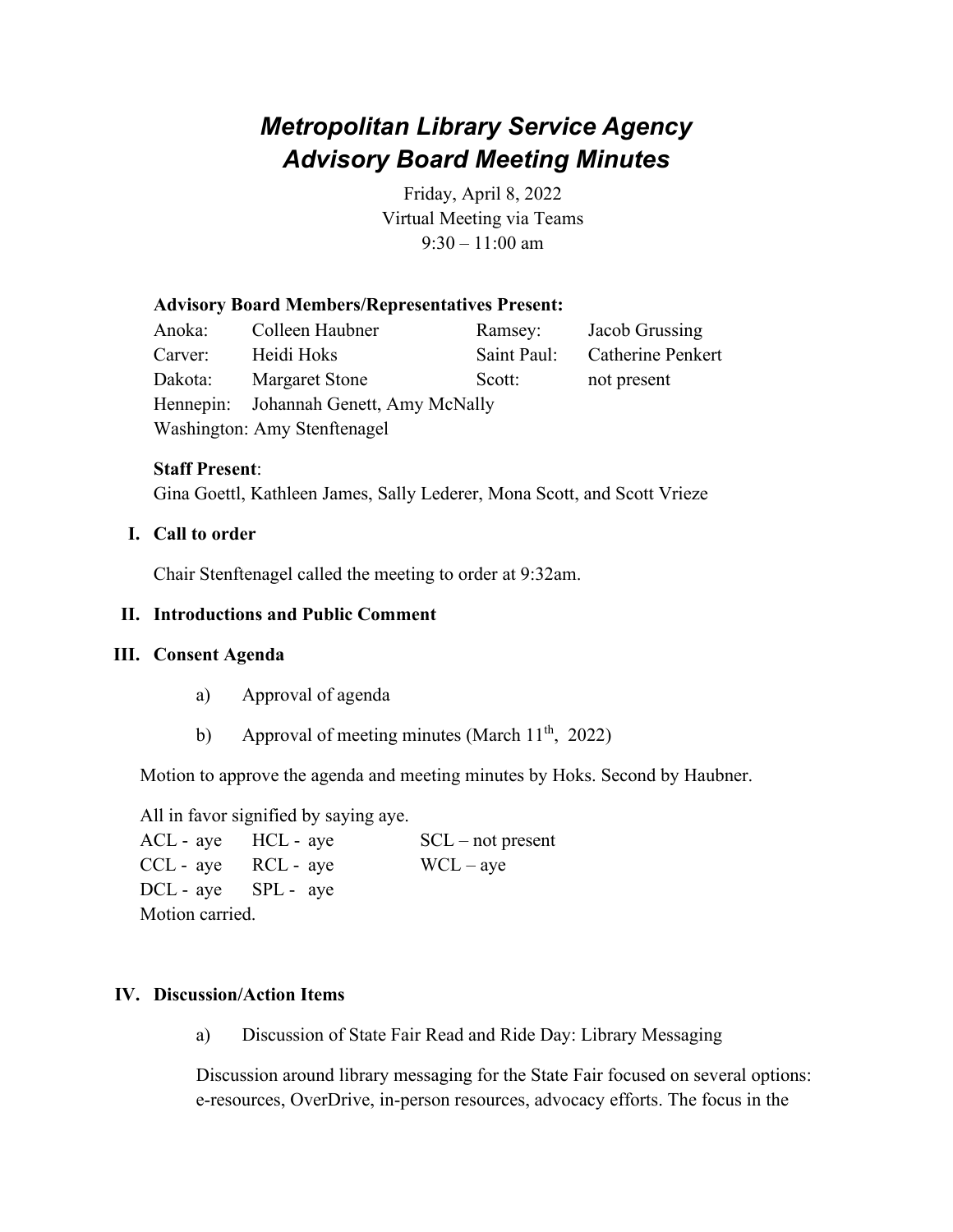past has been on the library as a fun place to visit and find any information you need. There is also a focus on Legacy programs, children's programming, and the importance of having a library card (tie-in for Read and Ride Day, since they must show their library card for a discount on entry to the Fair). It is also helpful to have a message that is easy for the media to use in promotion. It was proposed that the Promotions team come up with a few ideas (slogans and talking points) to bring back to the next Advisory Board meeting.

#### b) Legislative advocacy update

The legislative committee meeting was on Wednesday (4/6). Both the House and Senate have omnibus bills related to education. The RLBSS increase and formula change is included in the House bill. The Senate bill does not include any library interests in their bill.

c) Future advisory board meetings – virtual/hybrid/in-person options

Some interest was expressed in resuming in-person meetings but allowing for the option to tune in virtually if needed. Vrieze informed the group that MELSA recently purchased an Owl device, which makes it much easier in a hybrid setting, so this will be a possibility in the future. Goettl will check into meeting room availability for the May Advisory Board meeting.

d) Strategic plan/organizational development update: next steps

Vrieze provided a copy of the approved strategic plan outcomes to the Advisory Board for their reference, and there are no further updates at this time.

e) Round table sharing

Penkert brought up the article about St. Paul Public Library that was published this week. McNally mentioned that Hennepin County Library has been experiencing an uptick in similar security and safety issues, along with staffing shortages. Penkert proposed St. Paul collaborating with Hennepin County in sharing resources and ideas. Discussion also centered around the services the library offers and the importance of the libraries in the community. There is a wide variety of people coming into the libraries with a variety of needs and have started to employ social workers in the library as well as partnering with other organizations related to housing, food banks, and public health efforts. Gennet brought up collection development, and that Hennepin County is considering pulling back on compact disc purchasing, since they are not circulating much. They are also considering pulling back on online music resources, as those are also not being used very much. Other counties mentioned